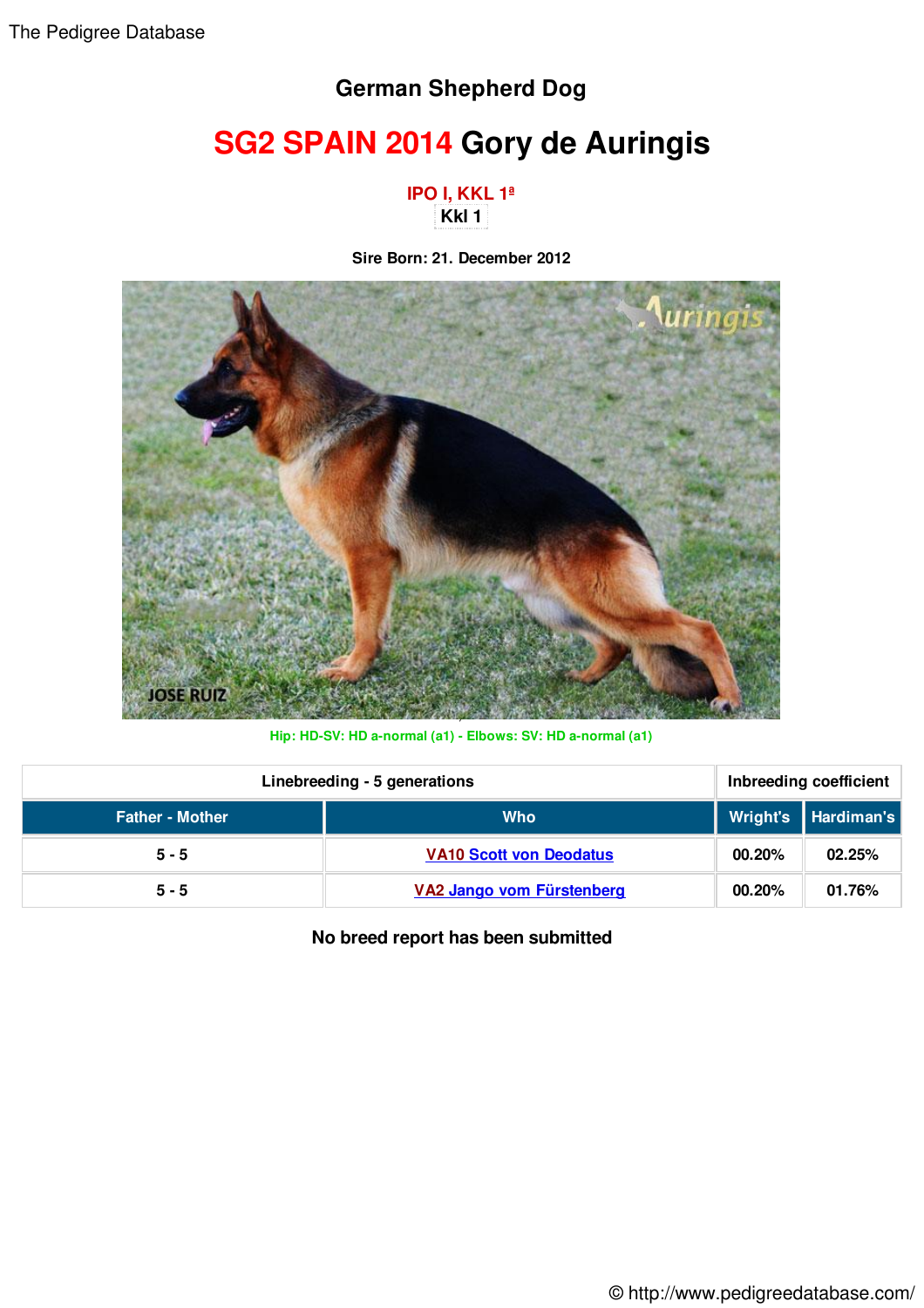The Pedigree Database

## **Pedigree for SG2 SPAIN 2014 Gory de Auringis**



© http://www.pedigreedatabase.com/